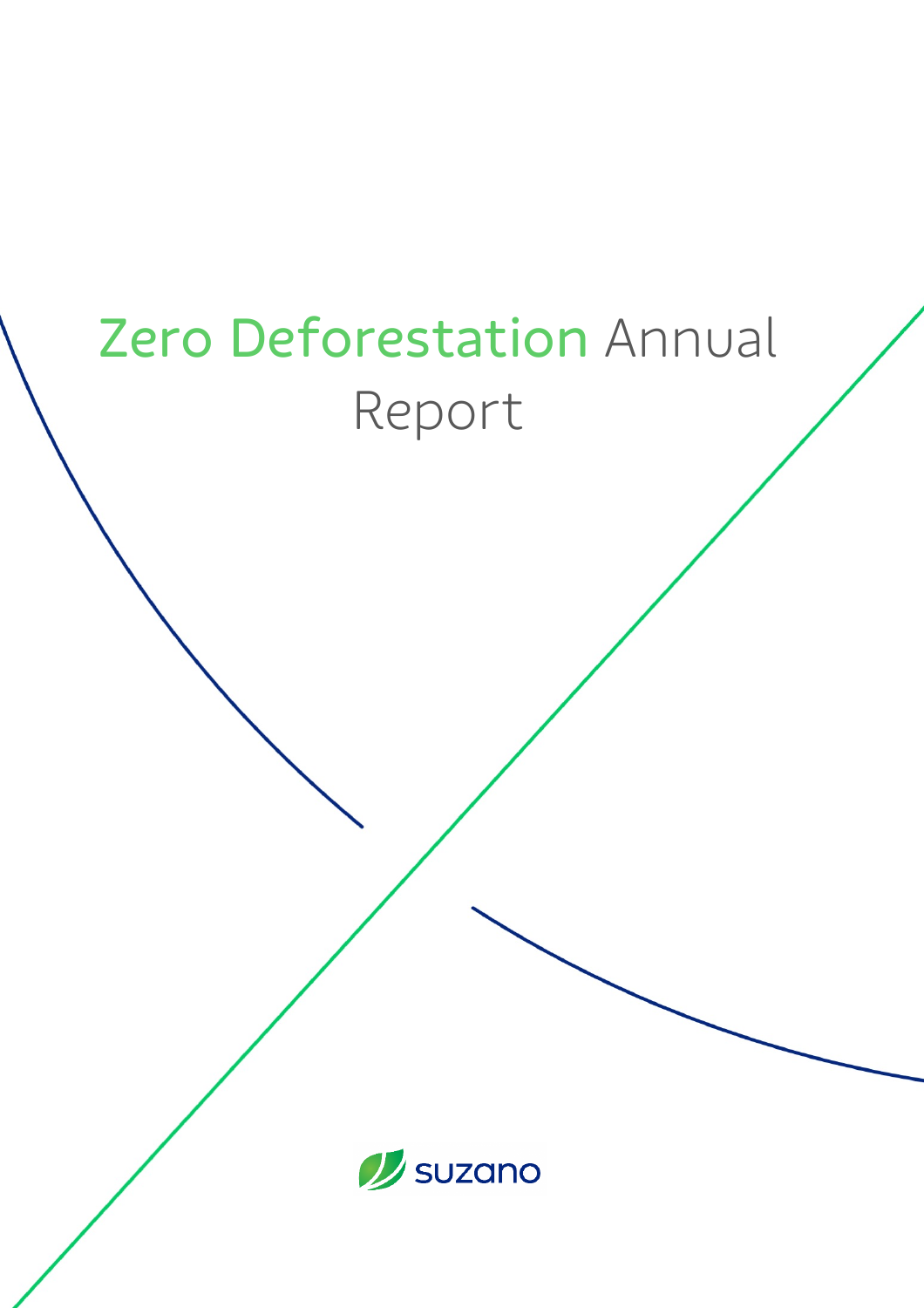

# **Zero Deforestation Annual Report**

This document intends to transparently presents Suzano's geospatial analysis on the deforestation areas that occurred in Brazil in 2019.

Annually, renowned institutions, such as MapBiomas (alerta.mapbiomas.org/en) and SOS Mata Atlântica (www.sosma.org.br/), publish respective reports that provide the landscape of deforestation in Brazil. In these documents for the period 2018-19, SOS Mata Atlântica and MapBiomas indicate that approximately 1.2 million hectares of natural vegetation were deforested. However, before going into more detail, we want to review some information:

#### **Areas managed by Suzano**

Suzano has over 2 million hectares of areas, of which 1.3 million are designated for eucalyptus plantation and management and the other 900 thousand hectares are set aside for conservation of natural habitat (values for 2019). For more information, read our Annual Report 2019 at www.suzano.com.br/en/r2019.

### **Important Concepts**

To improve understanding of the contents of this report, we clarify some important concepts:

- **Deforestation or Suppression:** means the action of or the result of eliminating or extinguishing native vegetation on a certain area.
- **Natural area or Native vegetation:** areas with original, remaining or regenerated vegetation that contain diverse specimens of flora (trees and other plants) and fauna (animals) species that are native or natural to their location.
- **Hectare:** unit of area measurement equivalent to approximately one football field.
- **Ecological restoration**: seeks to rehabilitate degraded areas to reestablish the structural attributes and functions of an ecosystem while increasing biodiversity.
- **Geospatial analysis:** technical analysis using specific software and satellite images to evaluate native vegetation areas.

### **Suzano's zero deforestation policy**

Suzano reinforces its commitment to operating exclusively on areas already anthropized for other uses also known as degraded areas and whose conversion has not occurred under its direct or indirect responsibility, thereby committing to a zero deforestation policy. The company also commits to buying wood from plantations established exclusively on areas already anthropized or whose conversion, if any, occurred neither after the publication of the Suzano's Wood Procurement Policy nor was their responsibility. To read more, access our Policy by clicking here.